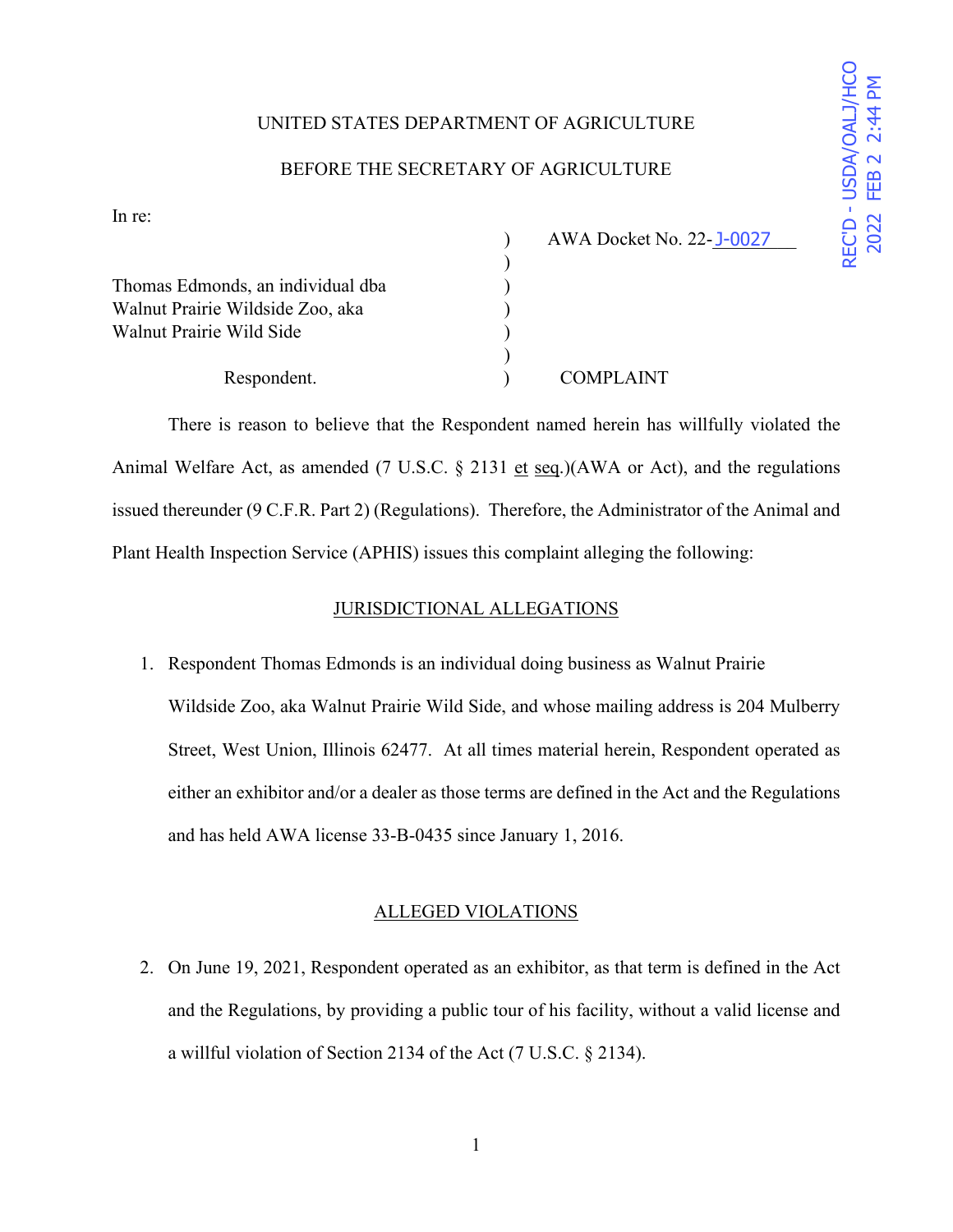- 3. On or about March 7, 2019, Respondent failed to provide APHIS officials with access to conduct an inspection of Respondent's facilities, animals and records, or to make an authorized person available to accompany APHIS officials on such inspections, in willful violation of the Act and the Regulations (7 U.S.C.  $\S$  2146(a); 9 C.F.R.  $\S$ 2.126)).
- 4. On or about the following dates, Respondent willfully violated the handling Regulations  $(9 \text{ C.F.R. } § 2.131)$  as specified below:
	- a. May 8, 2019. Respondent failed to handle a tiger cub during exhibition, with minimal risk of harm to the animals and the public, and specifically, Respondent allowed an unsupervised member of the public to pick up the cub and put her fingers in its mouth for a photo, and then dropped the cub on its head. 9 C.F.R. §§ 2.131(a),  $2.131(b)(1)$ ,  $2.131(c)(1)$ .
	- b. May 8, 2019. Respondent failed to handle a tiger cub as carefully as possible in a manner that does not cause trauma, behavioral stress, physical harm, or unnecessary discomfort, and specifically, allowed an unsupervised member of the public to lower the cub while the cub twisted and had its back parallel to the ground. 9 C.F.R. §§ 2.131(a), 2.131(b)(1), 2.131(c)(1).
	- c. May 8, 2019. Respondent failed to handle a tiger cub, during exhibition, with minimal risk of harm to the animals and the public, and specifically, during a compliance inspection on May 8, 2019, left the cub unleashed and unattended such that the cub approached a python exhibition. 9 C.F.R.  $\S$  2.131(a), 2.131(c)(1).
	- d. May 8, 2019. Respondent failed to handle a tiger cub, during exhibition, with minimal risk of harm to the animals and the public, and specifically, allowed a volunteer to handle the cub so that the cub pulled to the end of its harness and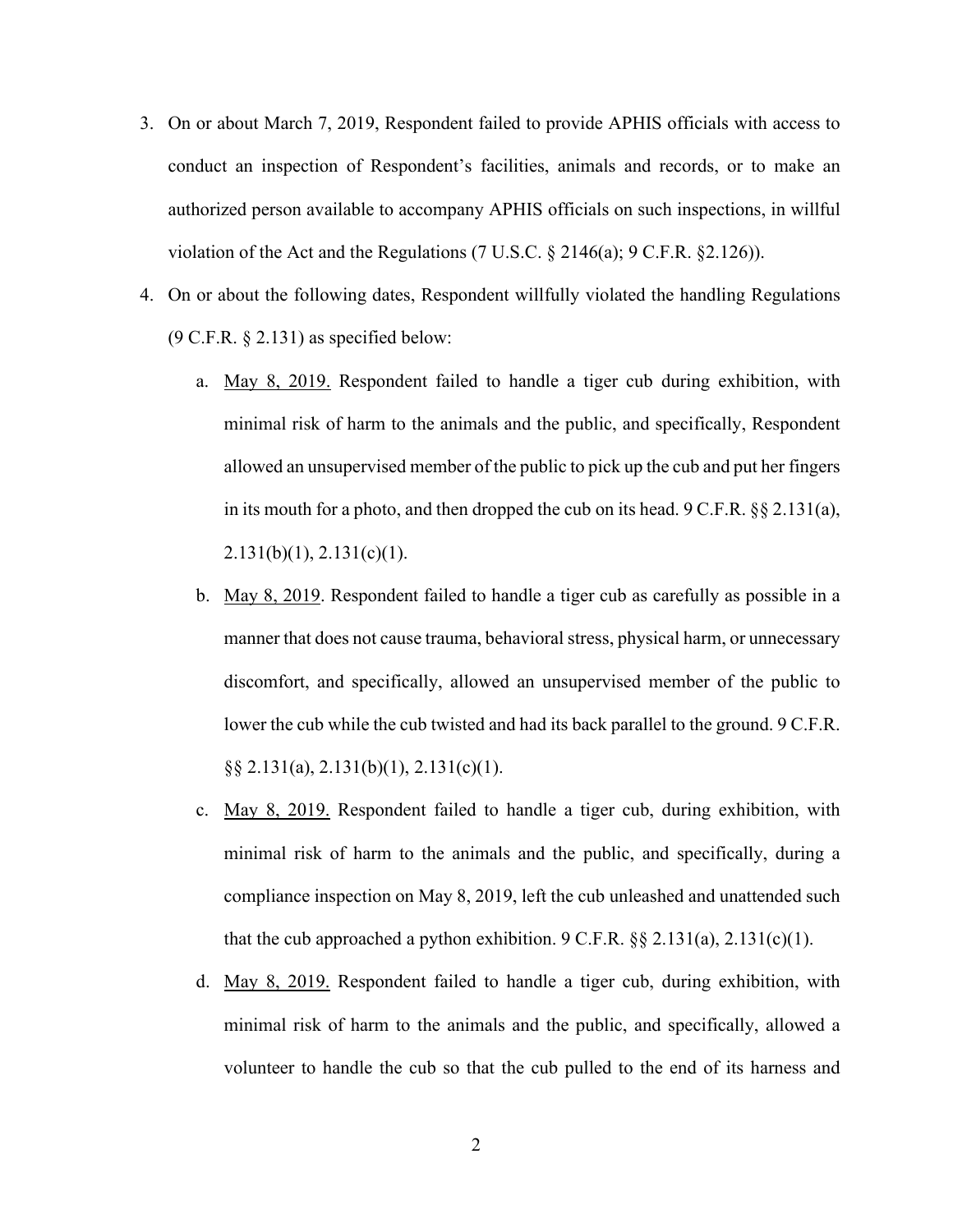repeatedly bit and chewed at the ankles of members of the public, including a fouryear old child. 9 C.F.R. §§ 2.131(a), 2.131(c)(1).

- e. July 6, 2019. Respondent failed to handle a lynx, during exhibition, with minimal risk of harm to the animals and the public, and specifically, allowed an unsupervised group of members of the public to approach the lynx's primary enclosure beyond the public barrier. The lynx reached through the primary fence and injured a two-and-a-half-year-old boy's head, forehead and forearm. 9 C.F.R.  $§ 2.131(c)(1).$
- f. July 13, 2019. Respondent failed to handle a prairie dog, during exhibition, with minimal risk of harm to the animals and the public, and specifically, allowed an unsupervised member of the public to put their hand inside an open-top prairie dog enclosure. The prairie dog bit the individual's finger.  $9 \text{ C.F.R.}$  § 2.131(c)(1).
- g. July 17, 2019. Respondent failed to handle two lemurs, during exhibition, with minimal risk of harm to the animals and the public, and specifically, left members of the public unattended inside the lemurs' enclosure. 9 C.F.R. § 2.131(c)(1).
- h. July 17, 2019. Respondent failed to handle two coatimundi and a raccoon, during exhibition, with minimal risk of harm to the animals and the public, and specifically, left members of the public unattended inside the enclosure housing these animals.  $9 \text{ C.F.R.} \$   $2.131(c)(1)$ .
- i. July 17, 2019. Respondent failed to handle two vervet monkeys, during exhibition, with minimal risk of harm to the animals and the public, and specifically, allowed a young child to stick his hand through the wire fence to the inside of the vervet monkey enclosure. 9 C.F.R. § 2.131(c)(1).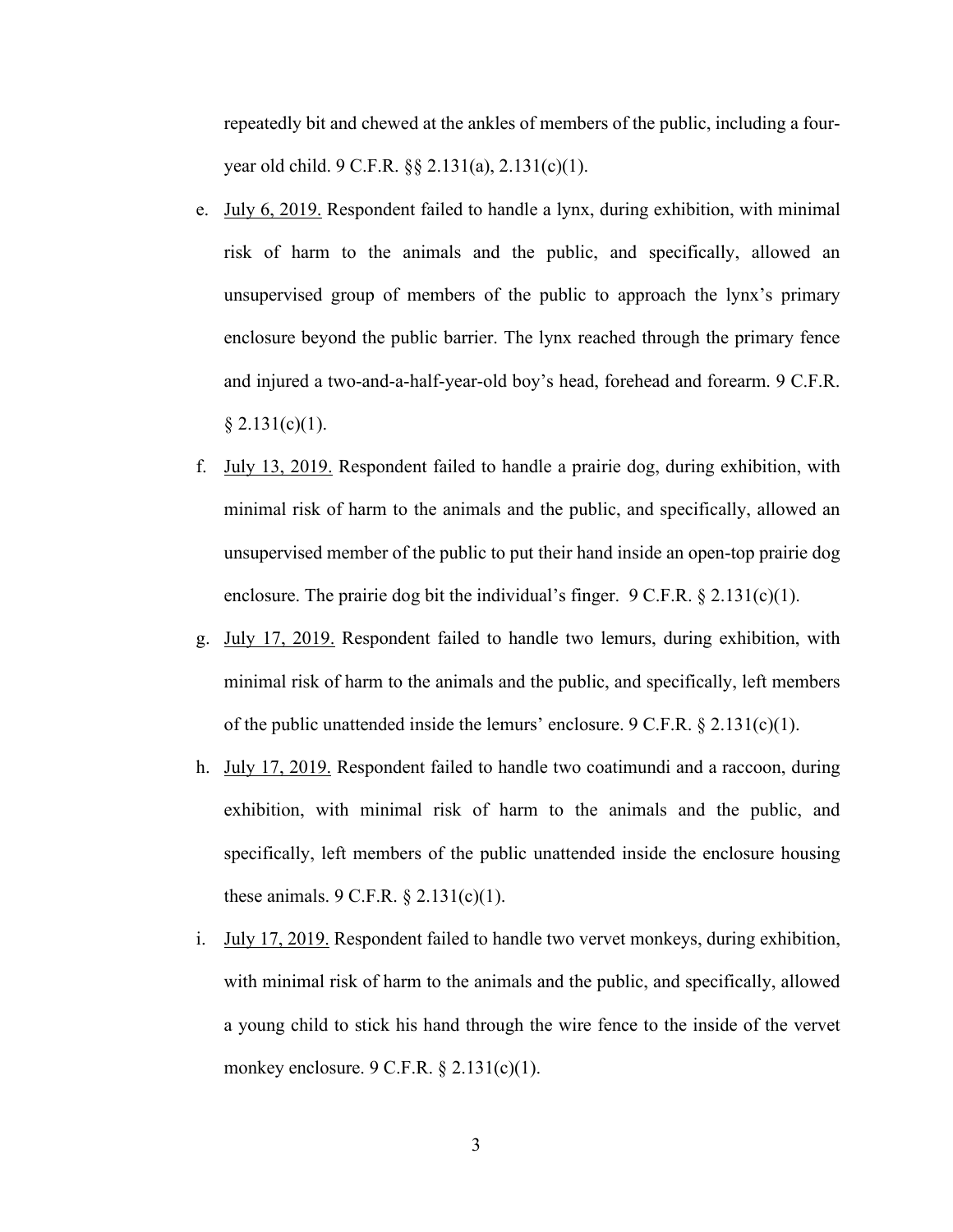- j. July 17, 2019. Respondent failed to handle two vervet monkeys, during exhibition, with minimal risk of harm to the animals and the public, and specifically, allowed members of the public to feed and interact with the primates.  $9 \text{ C.F.R.} \$  $2.131(c)(1)$ .
- k. November 19, 2019. Respondent failed to handle a tiger with minimal risk of harm to the animal and the public, and specifically, Respondent exhibited the tiger without any distance or barriers between the animal and the public. 9 C.F.R. §  $2.131(c)(1)$ .
- l. December 1, 2019. Respondent failed to handle a tiger with minimal risk of harm to the animal and the public, and specifically, Respondent exhibited the tiger without any distance or barriers between the animal and the public in at least two separate instances.  $9 \text{ C.F.R.}$  §  $2.131(c)(1)$ .
- m. December 14, 2019. Respondent failed to handle a tiger with minimal risk of harm to the animal and the public, and specifically, Respondent exhibited the tiger without any distance or barriers between the animal and the public. 9 C.F.R. §  $2.131(c)(1)$ .
- n. December 18, 2019. Respondent failed to handle a tiger with minimal risk of harm to the animal and the public, and specifically, Respondent exhibited the tiger without any distance or barriers between the animal and the public. 9 C.F.R. §  $2.131(c)(1)$ .
- o. December 30, 2019. Respondent failed to handle a tiger with minimal risk of harm to the animal and the public, and specifically, Respondent exhibited the tiger without any distance or barriers between the animal and the public. 9 C.F.R. §  $2.131(c)(1)$ .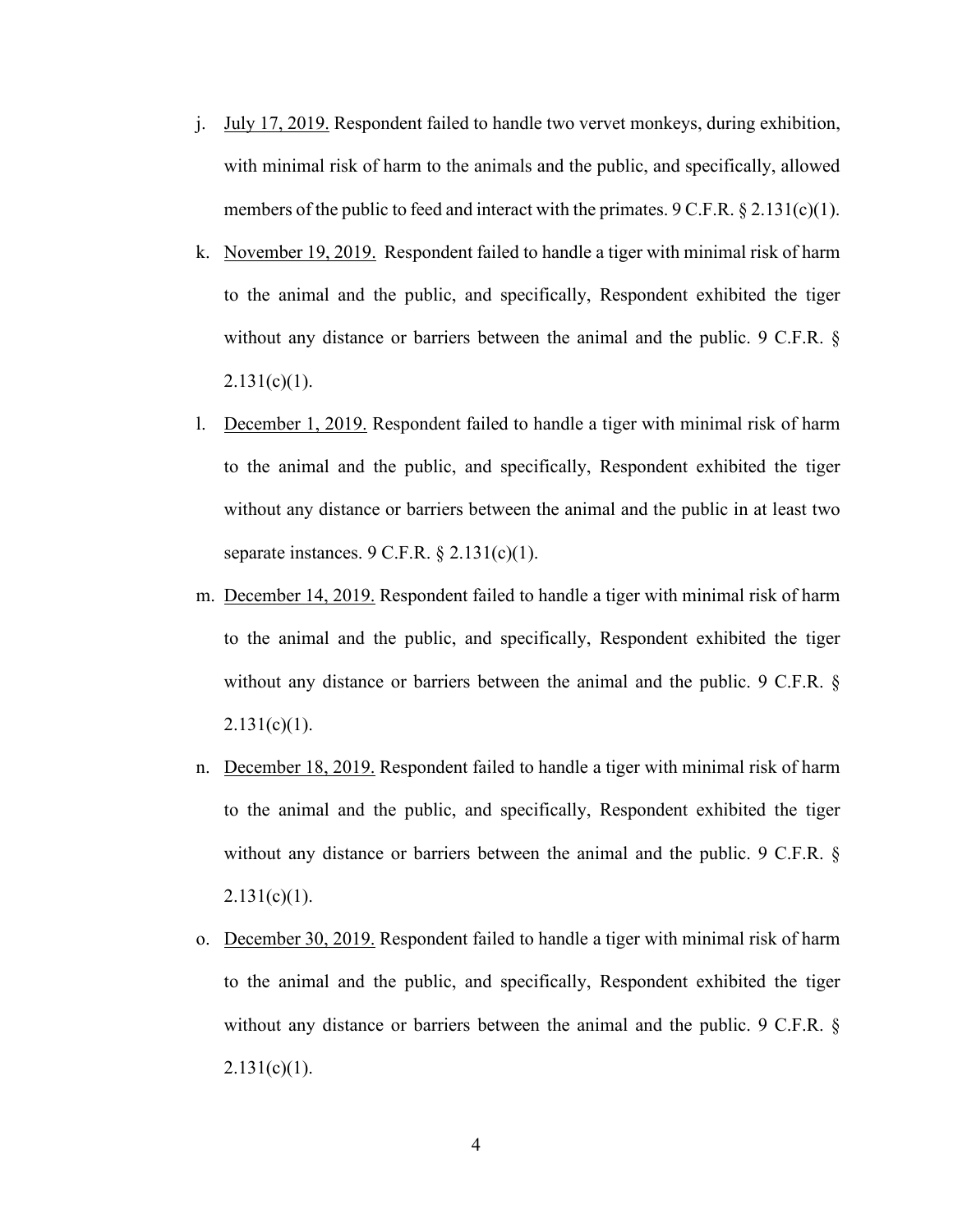- p. June 17, 2020. Respondent failed to demonstrate adequate experience and knowledge of an adult tiger he maintained, and specifically, allowed and/or encouraged a facility representative to handle an adult tiger with a rope looped around the tiger's neck in at least two separate instances. 9 C.F.R. §§ 2.131(a),  $2.131(c)$ .
- q. June 20, 2020. Respondent failed to demonstrate adequate experience and knowledge of two adult tigers he maintained, and specifically, allowed and/or encouraged a facility representative to bottle feed two adult tigers while sitting between the two tigers.  $9 \text{ C.F.R.}$  § 2.131(a).
- r. September 3, 2020. Respondent failed to demonstrate adequate experience and knowledge of two adult tigers he maintained, and specifically, allowed and/or encouraged a volunteer to take a picture while the volunteer is sandwiched between the two tigers, while a tiger has one paw on the volunteer's shoulder and is licking the volunteer's head, and with the tiger's paws on the volunteer's forearms as the volunteer stands and bottle feeds the tiger. 9 C.F.R. §§ 2.131(a), 2.131(c).
- s. September 20, 2020. Respondent failed to handle a serval kitten with minimal risk of harm to the animal and the public, and specifically, Respondent exhibited the serval kitten without any distance or barriers between the animal and the public. 9 C.F.R.  $\S$  2.131(c)(1).
- t. October 24, 2020. Respondent failed to demonstrate adequate experience and knowledge of an adult tiger he maintained, and specifically, allowed and/or encouraged a volunteer to bottle feed an adult tiger with the tiger standing in front of her with its paws on her shoulders. 9 C.F.R. § 2.131(a).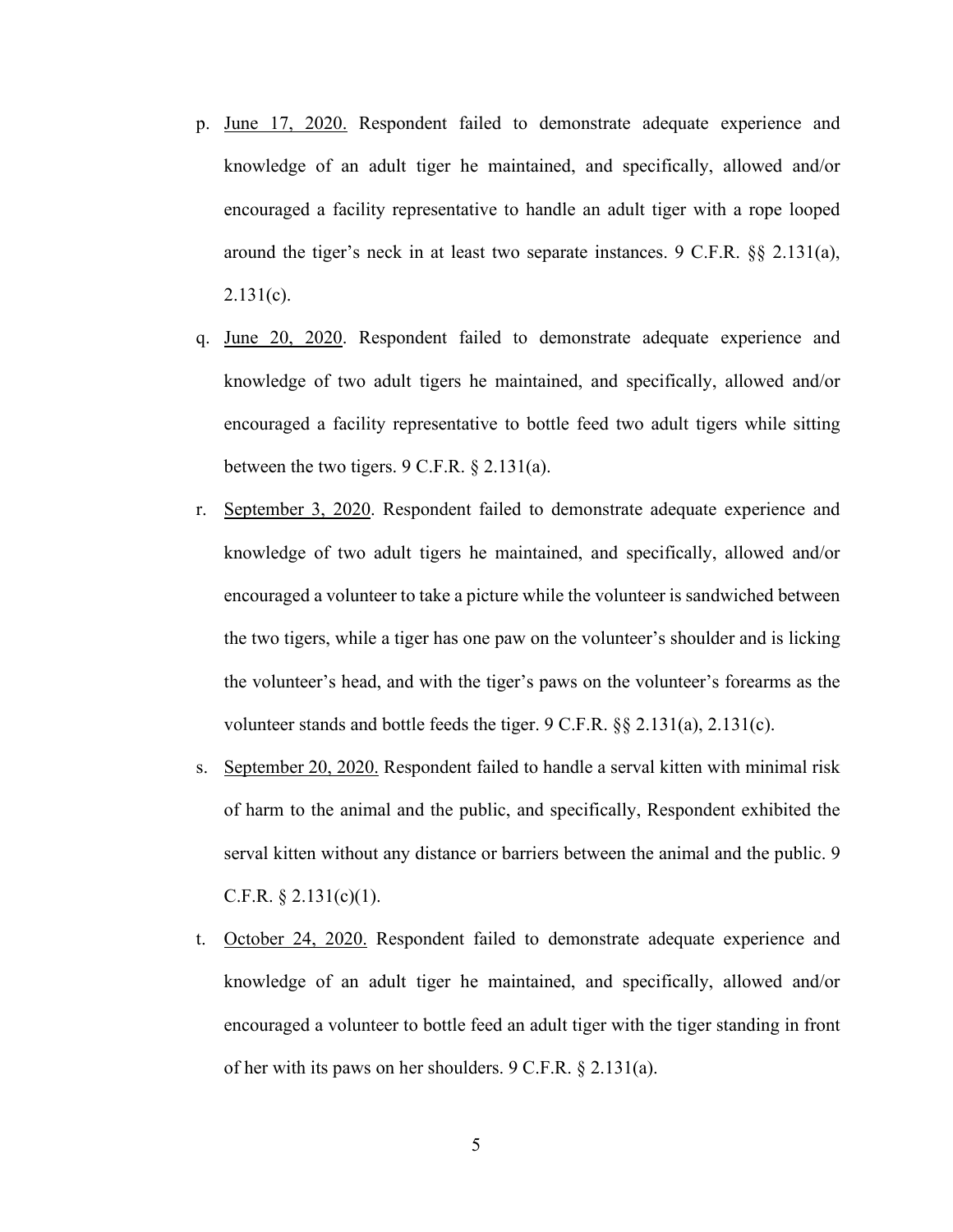- u. December 29, 2020. Respondent failed to demonstrate adequate experience or knowledge of an adult tiger he maintained, and specifically, allowed and/or encouraged a volunteer to feed the tiger a boiled egg from the volunteer's mouth. 9 C.F.R. § 2.131(a).
- v. March 8, 2021. Respondent failed to demonstrate adequate experience and knowledge of an adult tiger he maintained, and specifically, allowed and/or encouraged a volunteer to stand under the male tiger, approximately over 500 pounds, as the tiger stood on his back feet. 9 C.F.R. § 2.131(a).
- w. March 10, 2021. Respondent failed to demonstrate adequate experience and knowledge of the two adult tigers he maintained, and specifically, Respondent agreed that the tigers were obese and needed to lose weight.  $9 \text{ C.F.R.} \$   $2.131(a)$ .
- x. March 10, 2021. Respondent failed to handle a cougar with minimal risk of harm to the animal and the public, and specifically, allowed a young girl to put her fingers through the wire to pet the cougar.  $9 \text{ C.F.R.} \$   $2.131(c)(1)$ .
- y. March 24, 2021. Respondent failed to handle a juvenile cougar with minimal risk of harm to the animal and the public, and specifically, Respondent exhibited the cougar without any distance or barriers between the animal and the public. 9 C.F.R.  $§ 2.131(c)(1).$
- z. August 25, 2021. Respondent failed to demonstrate adequate experience and knowledge of adult tigers and cougars he maintained. 9 C.F.R. § 2.131(a).
- 5. On or about the following dates, Respondent willfully violated the veterinary care Regulations as specified below: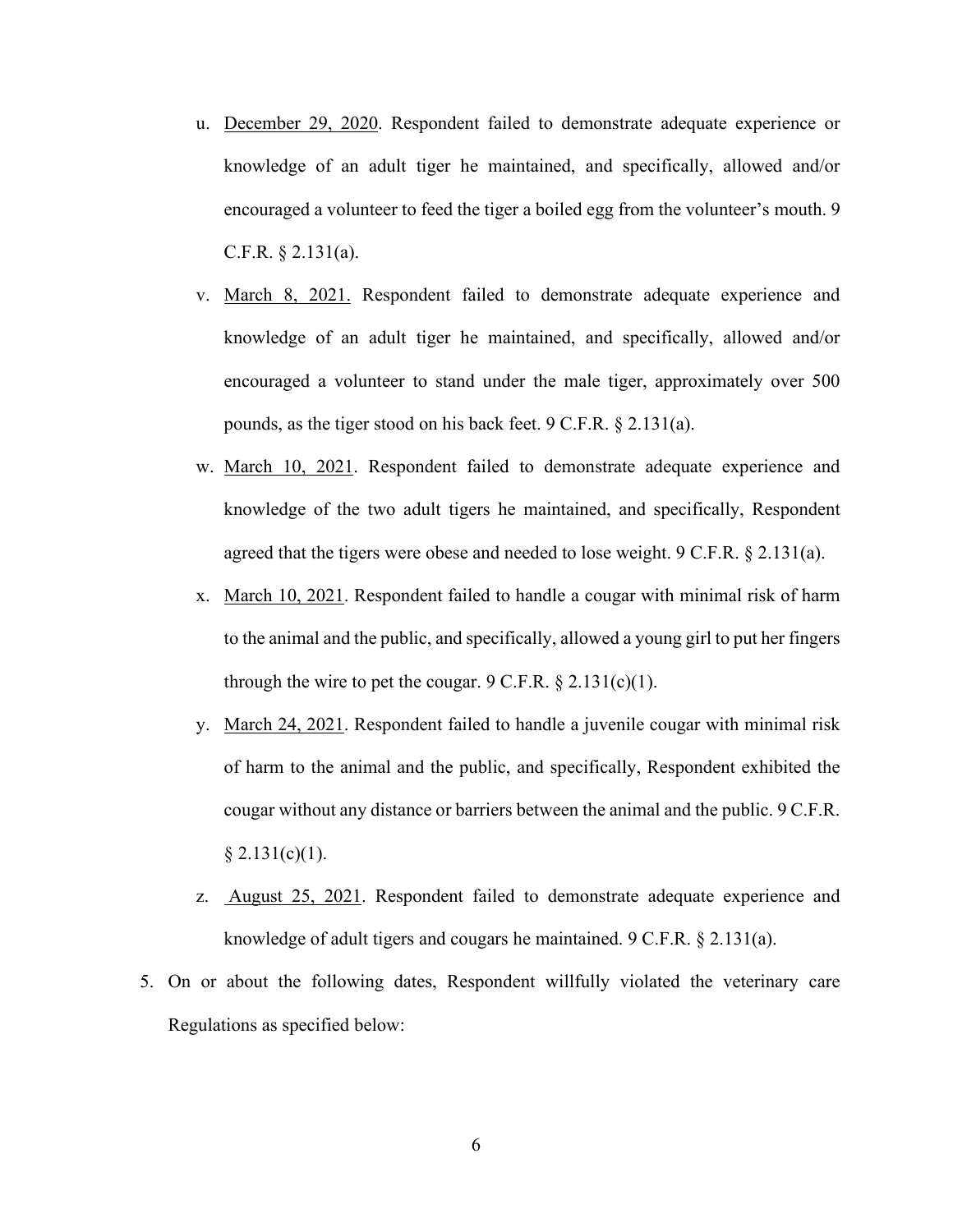- a. Between July 2020 and March 10, 2021, Respondent failed to obtain adequate veterinary care for a short-tailed opossum with brown scabs covering the tips of both ears. 9 C.F.R. §§ 2.40(a), 2.40(b)(2).
- b. March 10, 2021, Respondent failed to obtain adequate veterinary care for two tigers that were obese, and specifically, Respondent did not communicate with a veterinarian regarding the tigers. 9 C.F.R. §§ 2.40(a), 2.40(b)(2).
- c. Between at least March 10, 2021 and June 30, 2021, Respondent failed to employ an attending veterinarian to provide adequate veterinary care to Respondent's animals and failed to establish and maintain a written program of veterinary care. 9 C.F.R. §§ 2.40(a), 2.40(a)(1).
- d. March and April 2021. Respondent failed to obtain adequate veterinary care for a cougar that was extremely thin, exhibited signs of dehydration, passed liquid diarrhea, and was not eating well. Specifically, Respondent did not obtain any veterinary care for the cougar.  $9 \text{ C.F.R.}$  §§ 2.40(a), 2.40(b)(2).
- e. April 29, 2021. Respondent failed to obtain adequate veterinary care for two vervet monkeys, and specifically, Respondent did not have a formal arrangement with an attending veterinarian and failed to obtain veterinary care for the vervet monkeys. The two vervet monkeys died in April 2021. 9 C.F.R.  $\S$  2.40(a), 2.40(a)(1),  $2.40(b)$ .
- f. May 5, 2021. Respondent failed to obtain adequate veterinary care for a ring-tailed lemur that died due to unknown causes, and specifically, Respondent housed the ring-tailed lemur in the same enclosure the vervet monkeys referenced in paragraph 10e had been housed in, did not have a formal arrangement with an attending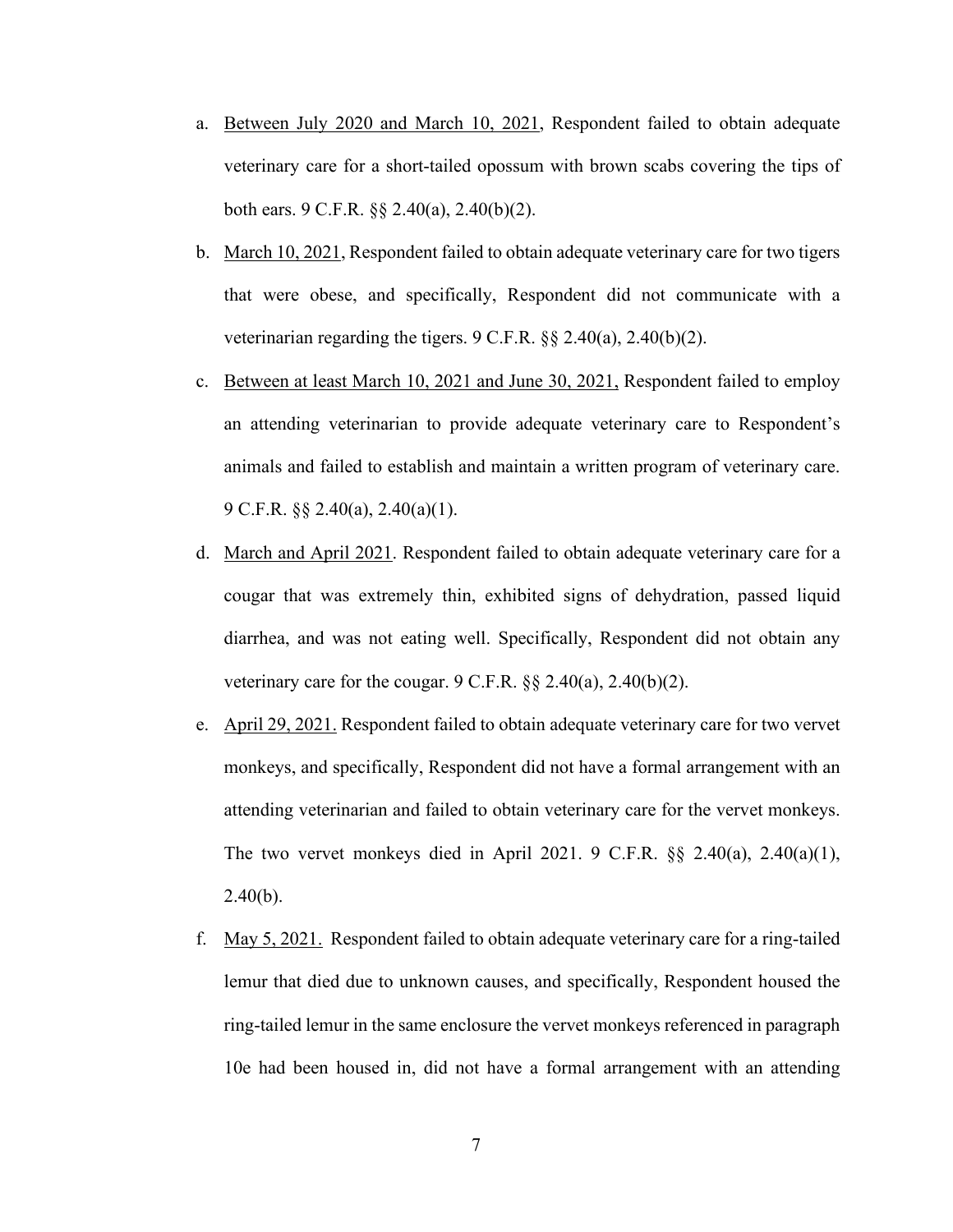veterinarian for the ring-tailed lemur, and failed to obtain any veterinary care for the ring-tailed lemur. 9 C.F.R. §§ 2.40(a), 2.40(a)(1), 2.40(b).

- g. July 6, 2021. Respondent failed to demonstrate adequate veterinary care for a macaque he maintained, and specifically, Respondent housed at least one macaque in the enclosure referenced in paragraphs 10e and 10f. The necropsy result for the ring-tailed lemur referenced in paragraph 10f revealed the cause of death was toxoplasmosis. 9 C.F.R. §§ 2.40(a), 2.40(a)(1), 2.40(b).
- 6. On or about the following dates, Respondent willfully violated the records Regulations (9 C.F.R. § 2.75):
	- a. December 2, 2020. Respondent failed to make, keep, and maintain records or forms that fully and correctly disclose the acquisition and disposition of animals for the APHIS inspector's review. 9 C.F.R. §§ 2.75(a), 2.75(b).
	- b. March 10, 2021. Respondent failed to make, keep, and maintain records or forms that fully and correctly disclose the acquisition and disposition of animals for the APHIS inspector's review. Specifically, only a partial record inventory was available but lacked 'acquired from' addresses and the addition of four domestic cats brought to the property. 9 C.F.R. §§ 2.75(a), 2.75(b).
	- c. August 25, 2021. Respondent failed to make, keep, and maintain records or forms that fully and correctly disclose the acquisition and disposition of animals for the APHIS inspector's review. Specifically, Respondent failed to maintain complete birth records for kittens born at the property on proper USDA record forms for cats and the information on the litters was incomplete. 9 C.F.R. §§ 2.75(a), 2.75(b).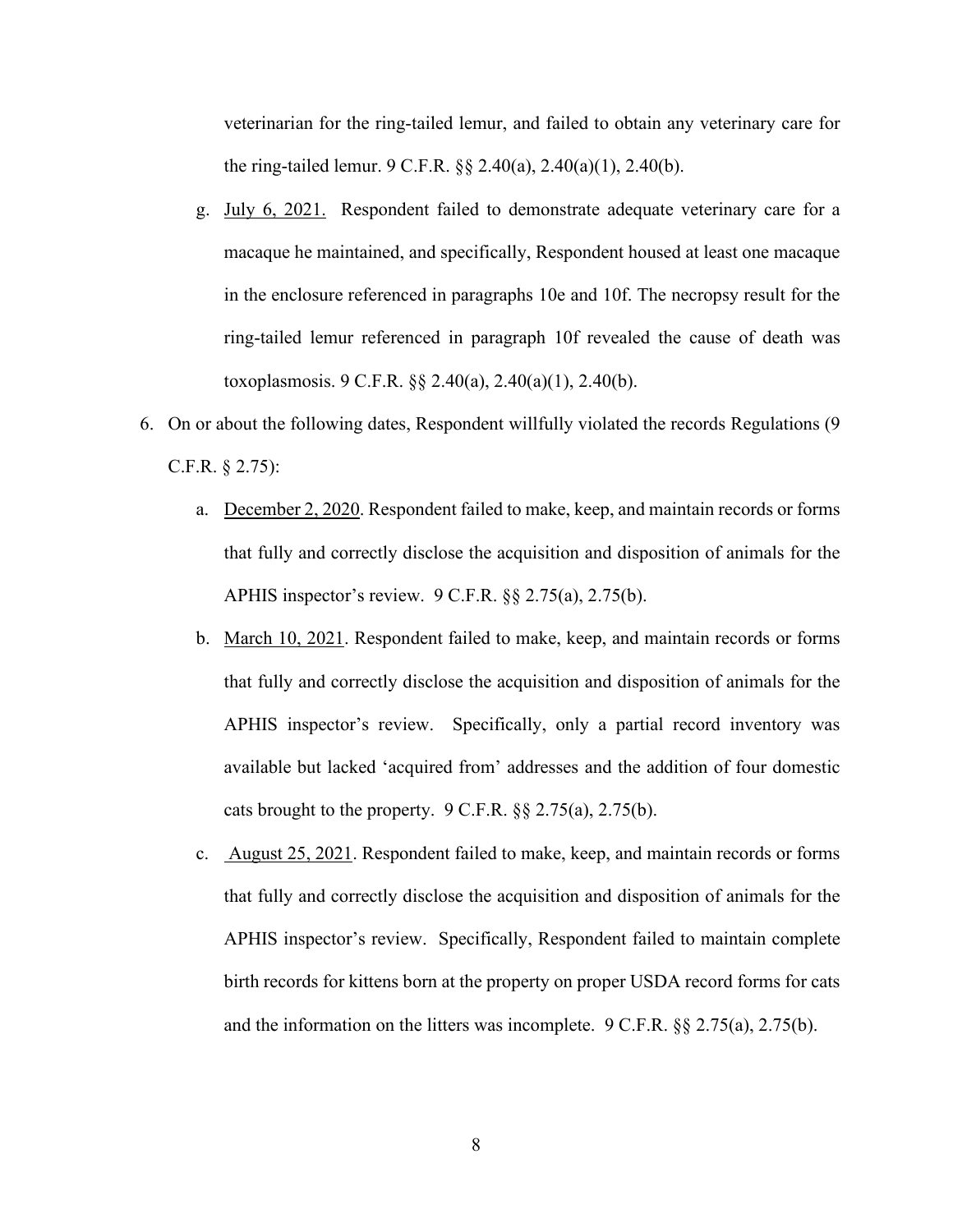- 7. On or about March 10, 2021, Respondent willfully violated the Regulations, 9 C.F.R. § 2.100(a) by failing to meet Standards, and specifically, Respondent failed to provide multiple domestic cats with adequate shelter to protect them inclement weather. 9 C.F.R.  $§$  3.4(b).
- 8. On or about March 10, 2021, Respondent willfully violated the Regulations, 9 C.F.R. § 2.100(a) by failing to meet Standards, and specifically, Respondent failed to provide potable water to multiple domestic cats. 9 C.F.R. § 3.10.
- 9. On or about June 3, 2021, Respondent willfully violated the Regulations, 9 C.F.R. § 2.100(a) by failing to meet Standards, and specifically, Respondent failed to clean and sanitize the primary enclosure for two kittens as required. 9 C.F.R. § 3.11(b).
- 10. On or about the following dates, Respondent willfully violated the Regulations, 9 C.F.R. § 2.100(a), by failing to meet housing Standards (9 C.F.R. § 3.75):
	- a. May 8, 2019. Respondent housed two lemurs and two vervet monkeys in enclosures with wooden surfaces that cannot be readily cleaned and sanitized and are not being replaced when worn or soiled.  $9 \text{ C.F.R.}$  § 3.75(c)(1).
	- b. July 18, 2019. Respondent housed two lemurs and two vervet monkeys in enclosures with wooden surfaces that cannot be readily cleaned and sanitized and not being replaced when worn or soiled. 9 C.F.R. § 3.75(c)(1).
	- c. March 3, 2021. Respondent housed a squirrel monkey, a marmoset, a ruffed lemur, a macaque, and two ring-tailed lemurs in enclosures with wooden surfaces that cannot be readily cleaned and sanitized and are not being replaced when worn or soiled. 9 C.F.R. § 3.75(c)(1).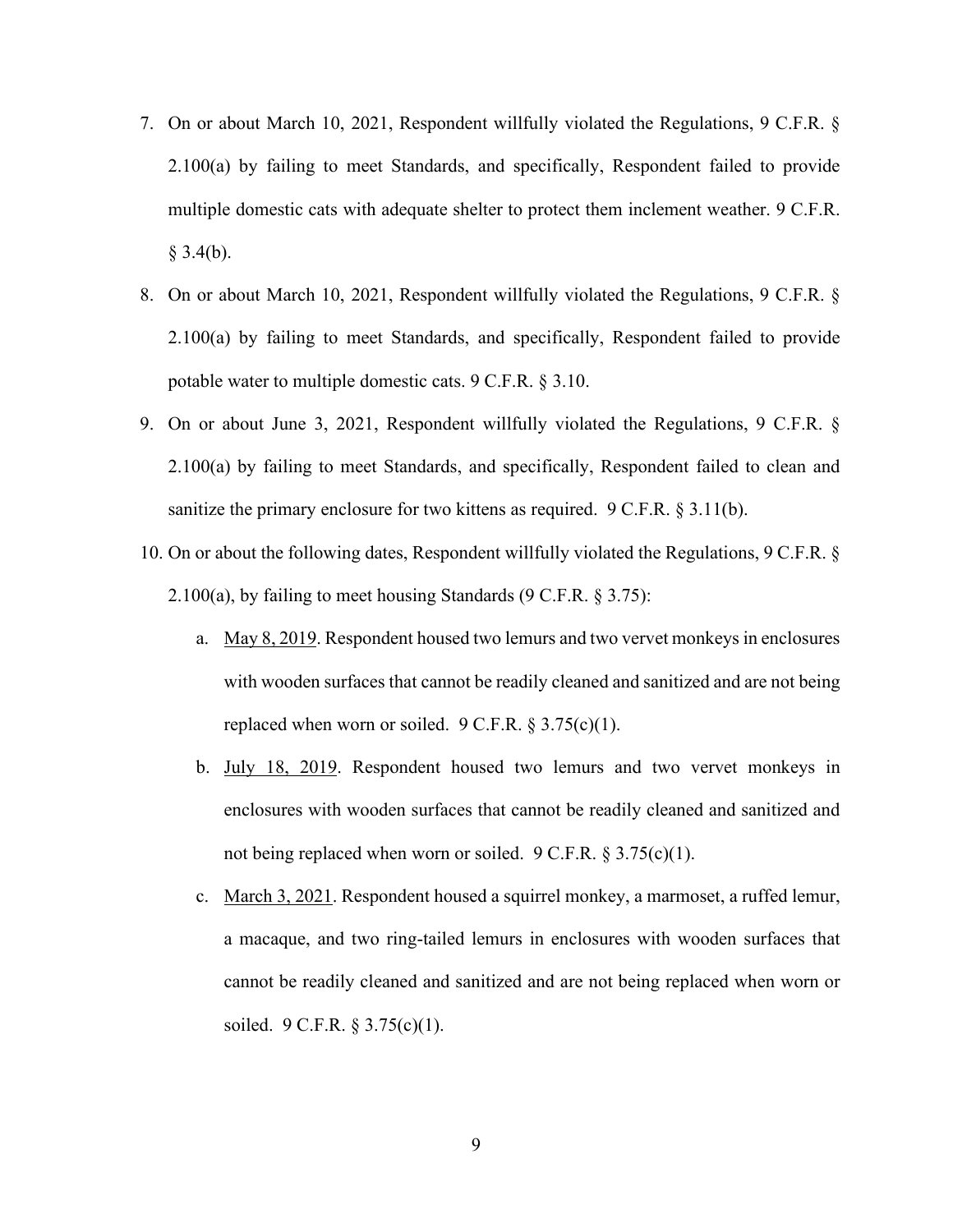- d. June 3, 2021. Respondent housed four ring-tailed lemurs, an Albifron lemur, a macaque, a ruffed lemur in enclosures with wooden surfaces that cannot be readily cleaned and sanitized and are not being replaced when worn or soiled. 9 C.F.R. §  $3.75(c)(1)$ .
- 11. On or about the following dates, Respondent willfully violated the Regulations, 9 C.F.R. § 2.100(a), by failing to provide outdoor facilities complying with the Standards (9 C.F.R. § 3.78):
	- a. December 2, 2020. Respondent housed multiple white-headed lemurs in an enclosure lacking a barrier from the public access areas. 9 C.F.R. § 3.78(e).
	- b. December 2, 2020. Respondent housed a Japanese macaque in an enclosure lacking a barrier from the public access areas. 9 C.F.R. § 3.78(e).
	- c. March 3, 2021. APHIS inspectors noted that, in at least the preceding six months, Respondent repeatedly used the Japanese macaque for full contact public handling while not in direct control of a trained keeper. 9 C.F.R. § 3.78(e).
- 12. On or about the March 9, 2019, Respondent willfully violated the Regulations, 9 C.F.R. § 2.100(a), by failing to provide primary enclosures complying with the following Standards (9 C.F.R. § 3.80):
	- a. Respondent housed 2 Albifron lemurs in a primary enclosure not cleaned and sanitized frequently enough to prevent buildup of dirt and debris. 9 C.F.R. §  $3.80(a)(2)(ix)$ .
	- b. Respondent housed 2 vervet monkeys in a primary enclosure not cleaned and sanitized frequently enough to prevent buildup of dirt and debris. 9 C.F.R. §  $3.80(a)(2)(ix)$ .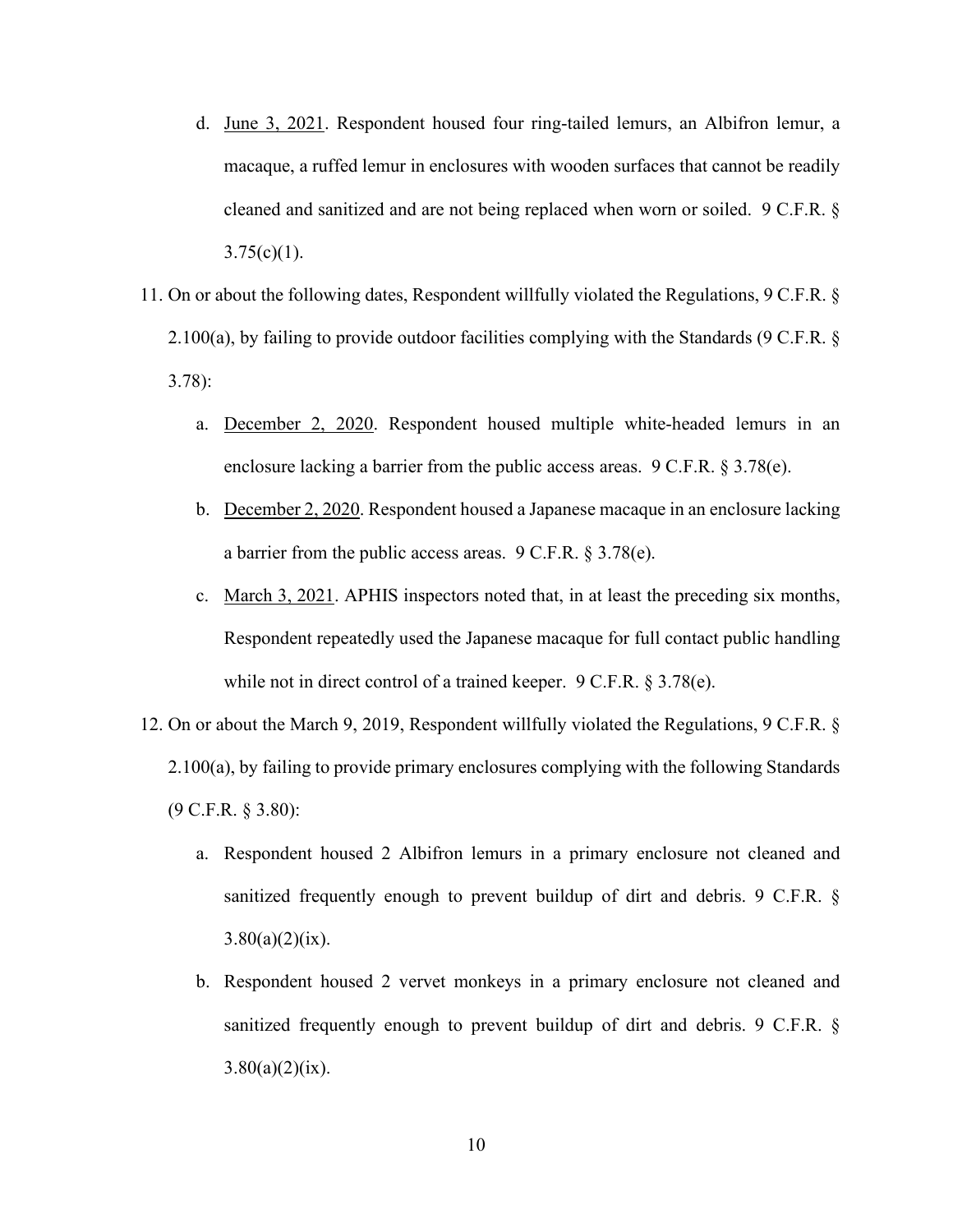- 13. On or about the following dates, Respondent willfully violated the Regulations, 9 C.F.R. § 2.100(a), by failing to provide an environment enhancement plan for non-human primates complying with the Standards (9 C.F.R. § 3.81):
	- a. December 2, 2020. Respondent failed to develop, document, and follow an appropriate plan for environment enhancement to promote the psychological wellbeing of nonhuman primates, in accordance with currently accepted professional standards, made available to APHIS upon request. 9 C.F.R. § 3.81.
	- b. March 10, 2021. Respondent failed to develop, document, and follow an appropriate plan for environment enhancement to promote the psychological wellbeing of nonhuman primates, in accordance with currently accepted professional standards, made available to APHIS upon request. 9 C.F.R. § 3.81.
- 14. On or about August 25, 2021, Respondent willfully violated the Regulations, 9 C.F.R. § 2.100(a), by failing to provide potable water in sufficient quantity to every nonhuman primate housed at the facility. Specifically, Respondent maintained a water bowl with green algae on the bottom of the bowl and a plastic tub of water with dark green algae in an enclosure housing four lemurs. 9 C.F.R. § 3.83.
- 15. On or about May 8, 2019, Respondent willfully violated the Regulations, 9 C.F.R. § 2.100(a), by failing to provide facilities complying with the following minimum Standards (9 C.F.R. § 3.125):
	- c. Respondent housed a Fennec Fox in an enclosure without a functioning lock system, with the door being kept closed with a stick under the door. 9 C.F.R. § 3.125(a).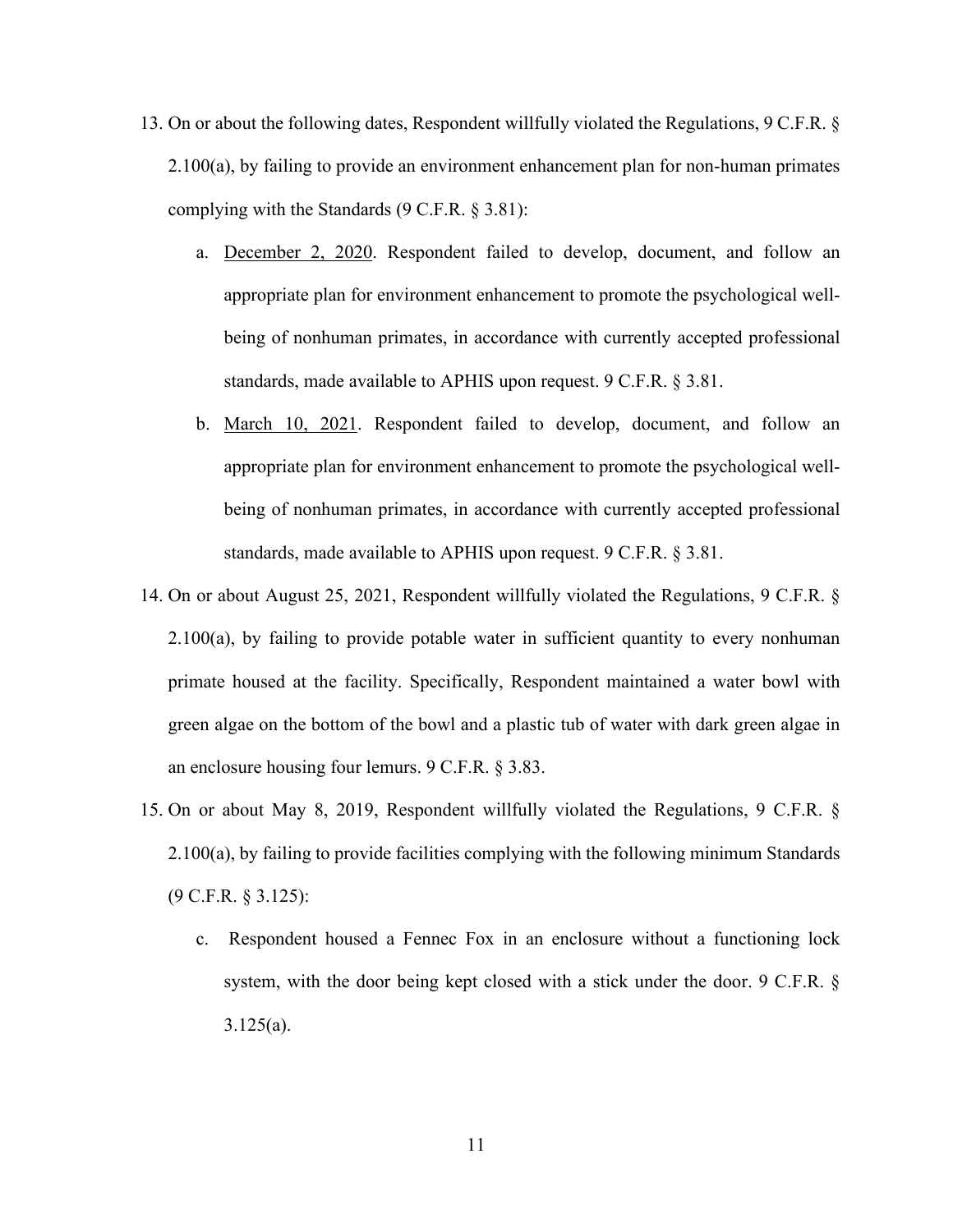- d. Respondent housed two porcupines in an enclosure with a 2ft x 2ft piece of metal sheeting used to temporarily block the door opening, which was easily capable of escape. 9 C.F.R. § 3.125(a).
- e. Respondent housed multiple foxes in two separate enclosures with a deep hole exposing the diamond mesh fence beneath the mulch flooring, creating a hazard for animal injury or escape. 9 C.F.R. § 3.125(a).
- f. Respondent housed multiple foxes in two separate enclosures containing an accumulation of feather, bone, and fecal debris due to inadequate cleaning and waste removal/disposal practices. 9 C.F.R. § 3.125(d).
- g. Respondent housed a Geoffroy's cat in an enclosure containing an accumulation of feather, bone, and fecal debris due to inadequate cleaning and waste removal/ disposal practices. 9 C.F.R. § 3.125(d).
- h. Respondent housed a Serval in an enclosure containing an accumulation of feather, bone, and fecal debris due to inadequate cleaning and waste removal/disposal practices. 9 C.F.R. § 3.125(d).
- i. Respondent housed a lynx in an enclosure containing an accumulation of feather, bone, and fecal debris due to inadequate cleaning and waste removal/disposal practices. 9 C.F.R. § 3.125(d).
- 16. On or about the following dates, Respondent willfully violated the Regulations, 9 C.F.R. § 2.100(a) by failing to provide facilities complying with the following minimum Standards (9 C.F.R. § 3.127):
	- j. May 9, 2017. Respondent housed multiple lynx in facilities that were not enclosed by a perimeter fence of sufficient height and structural strength to protect the lynx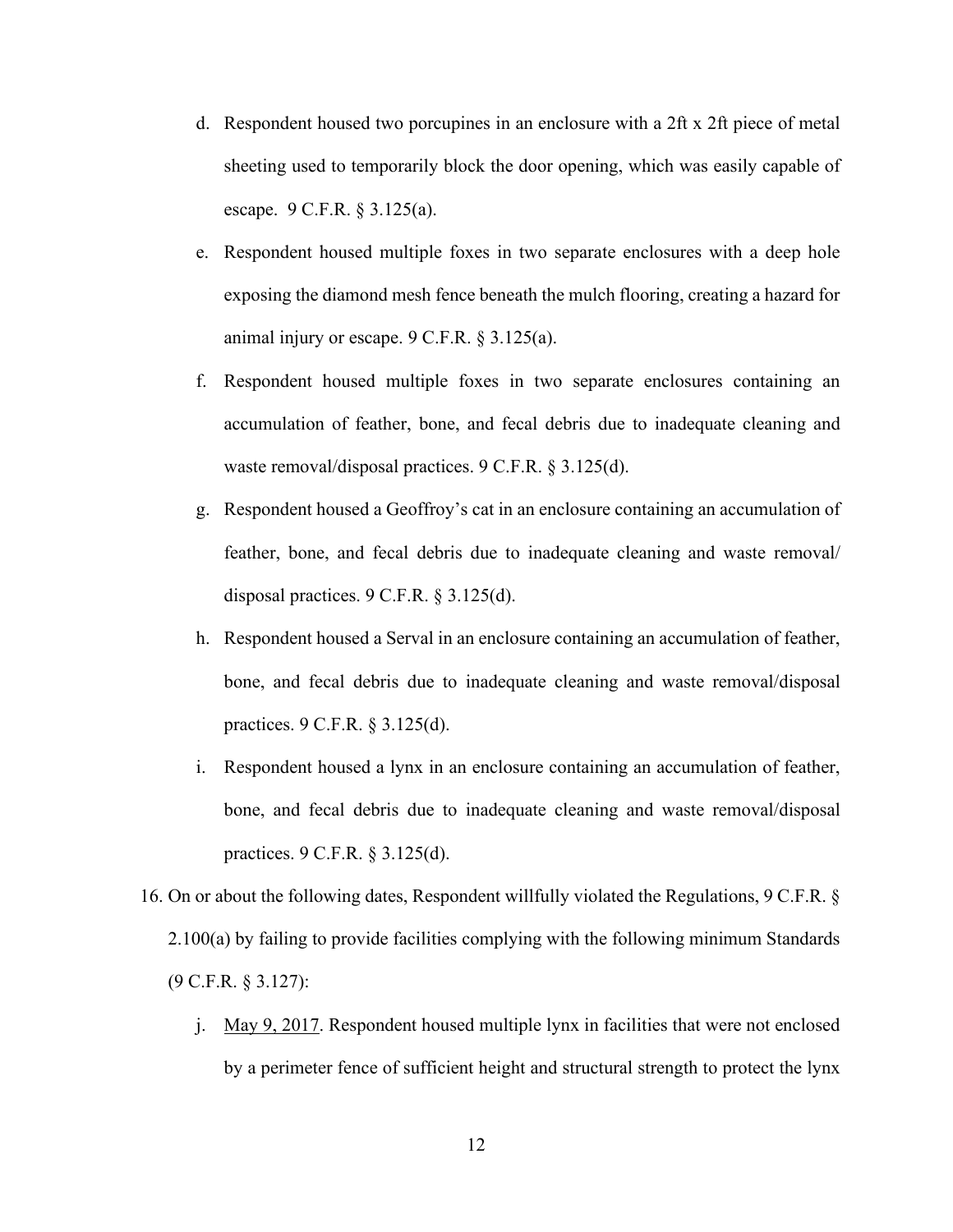from injury, function as a secondary containment system, and prevent the animals from physical contact with persons or other animals outside the fence. 9 C.F.R. § 3.127(d).

- k. May 8, 2019. Respondent housed multiple Albifron lemurs, badgers, and a Geoffrey cat in facilities that were not enclosed by a perimeter fence of sufficient height and structural strength to protect the animals from injury, function as a secondary containment system, and prevent the animals from physical contact with persons or other animals outside the fence. 9 C.F.R. § 3.127(d).
- l. July 18, 2019. Respondent housed multiple Albifron lemurs, vervet monkeys, badgers, coatis, raccoons, tigers, porcupines, and a Geoffrey's cat in facilities that were not enclosed by a perimeter fence of sufficient height and structural strength to protect the animals from injury, function as a secondary containment system, and prevent the animals from physical contact with persons or other animals outside the fence. 9 C.F.R. § 3.127(d).
- m. January 16, 2020. Respondent housed multiple Albifron lemurs, coatis, badgers, porcupines, bobcats, tigers, and a Geoffrey's cat in facilities that were not enclosed by a perimeter fence of sufficient height and structural strength to protect the animals from injury, function as a secondary containment system, and prevent the animals from physical contact with persons or other animals outside the fence. 9 C.F.R. § 3.127(d).
- n. December 2, 2020. Respondent housed multiple badgers, bobcats, coatis, porcupines, skunks, and a macaque in facilities that were not enclosed by a perimeter fence of sufficient height and structural strength to protect the animals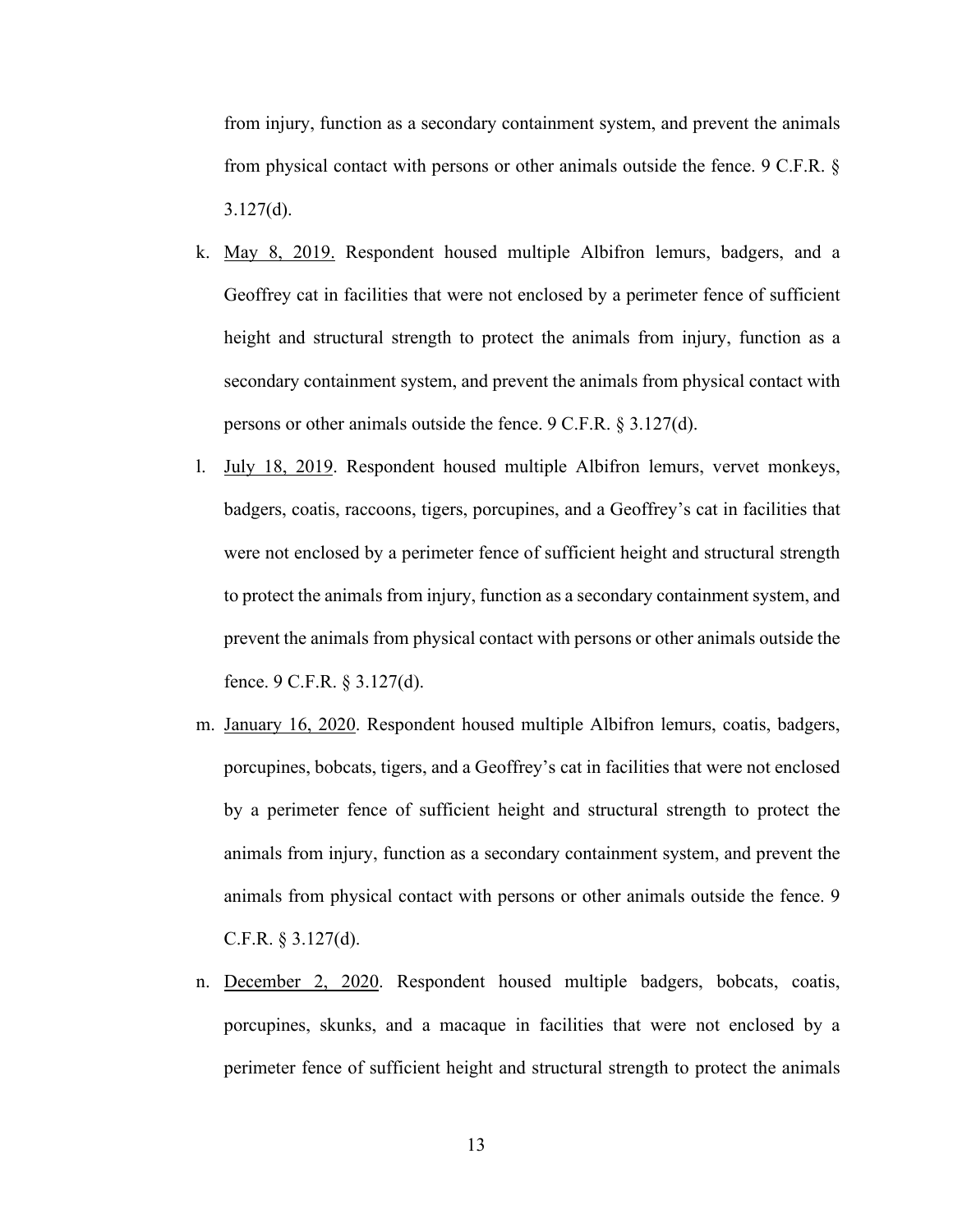from injury, function as a secondary containment system, and prevent the animals from physical contact with persons or other animals outside the fence. 9 C.F.R. § 3.127(d).

- o. March 10, 2021. Respondent housed multiple tigers, cougars, Albifron lemurs, coatis, badgers, a bobcat, a macaque, and a Geoffrey's cat in facilities that were not enclosed by a perimeter fence of sufficient height and structural strength to protect the animals from injury, function as a secondary containment system, and prevent the animals from physical contact with persons or other animals outside the fence. 9 C.F.R. § 3.127(d).
- p. June 3, 2021. Respondent housed multiple tigers, cougars, Albifron lemurs, coatis, badgers, four ring-tailed lemurs, a ruffed lemur, a bobcat and a Geoffrey's cat in facilities that were not enclosed by a perimeter fence of sufficient height and structural strength to protect the animals from injury, function as a secondary containment system, and prevent the animals from physical contact with persons or other animals outside the fence. 9 C.F.R. § 3.127(d).
- q. August 25, 2021. Respondent housed multiple tigers, cougars, coatis, badgers, cavies, nonhuman primates, a bobcat, and a Geoffrey's cat in facilities that were not enclosed by a perimeter fence of sufficient height and structural strength to protect the animals from injury, function as a secondary containment system, and prevent the animals from physical contact with persons or other animals outside the fence. 9 C.F.R. § 3.127(d).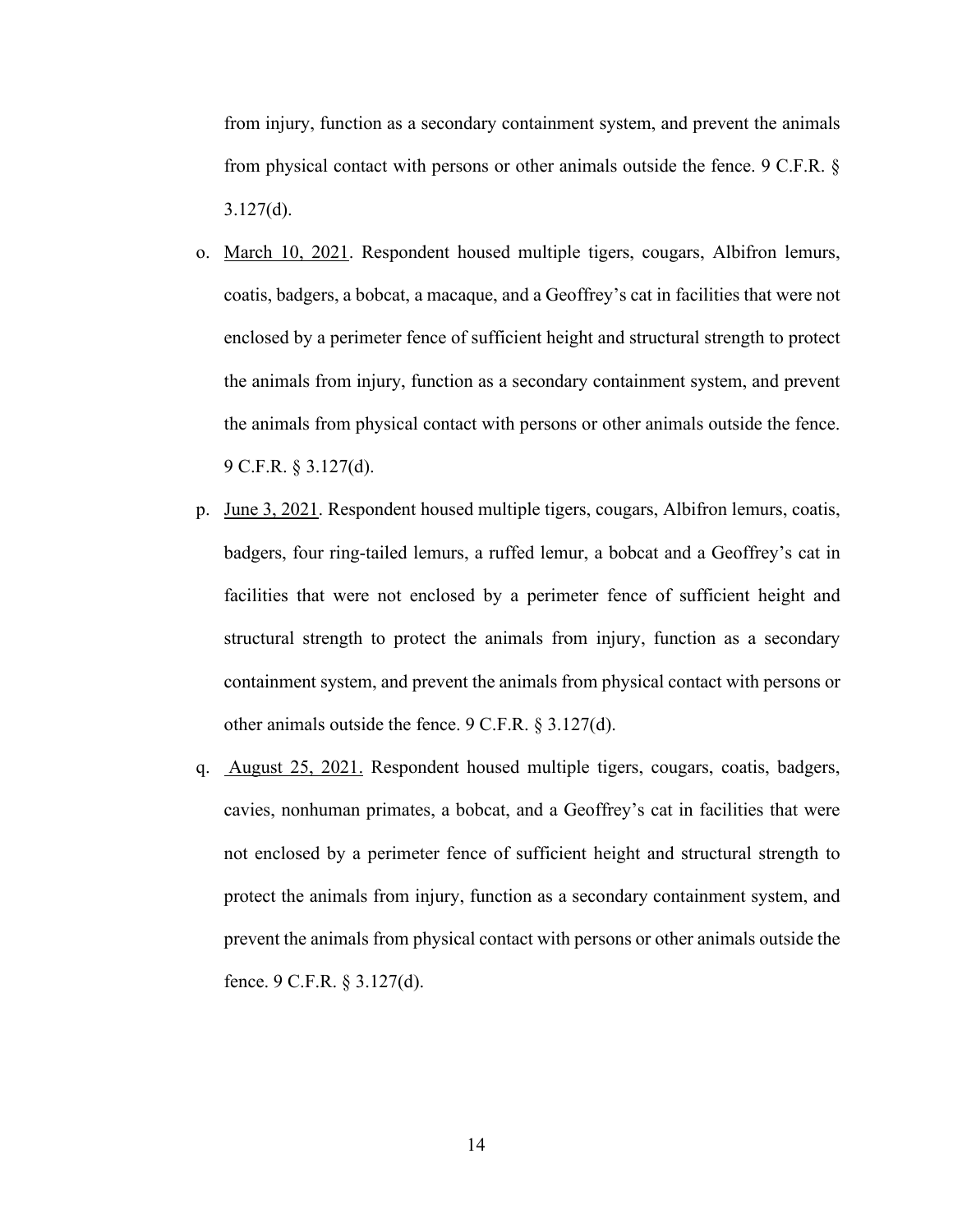# ALLEGATIONS REGARDING SIZE OF BUSINESS, GOOD FAITH, AND HISTORY OF PREVIOUS VIOLATIONS

- 17. At all times material herein, Respondent operated a zoo (as that term is defined in the Regulations) exhibiting wild and exotic animals in West Union, Illinois. On December 4, 2018, Respondent represented to APHIS that he held six (6) animals; around January 2020, Respondent represented to APHIS that he held 45 animals; in January 2021, Respondent represented to APHIS that he held 82 animals. On March 18, 2021, Respondent represented to APHIS that he held ninety-six (96) animals (1 dog, 14 cats, 5 guinea pigs, 2 hamsters, 10 farm animals, 36 other animals, 13 non-human primates, 10 exotic/wild felids and hybrids, and 5 hyenas, exotic/wild canids or hybrids).
- 18. As early as 2019, APHIS advised Respondent not to exhibit or handle animals without sufficient distance and/or barriers between the animals and the public. Nevertheless, as alleged herein, Respondent has failed on multiple occasions to comply with the handling Regulations, which has also resulted in injuries to the public. Respondent exhibits an evasive attitude towards regulatory compliance, which is obvious from the continued lack of response to written violations, repeat instances of non-compliance, and his "learn as he goes" mantra, as alleged herein. Additionally, Respondent continues to ignore any guidance or resources APHIS has offered when acquiring a new species. Above all, Respondent continues to provide incomplete information, false statements, and a flagrant disregard for AWA requirements in communications to APHIS personnel.
- 19. Respondent also has a history of violations under the laws of the State of Illinois. In 2019, Respondent pled guilty in Case No. 2019CV8 0 Clark County, IL to an illegal possession of an alligator without a Special Use Herptile Permit, a Class A Misdemeanor under Illinois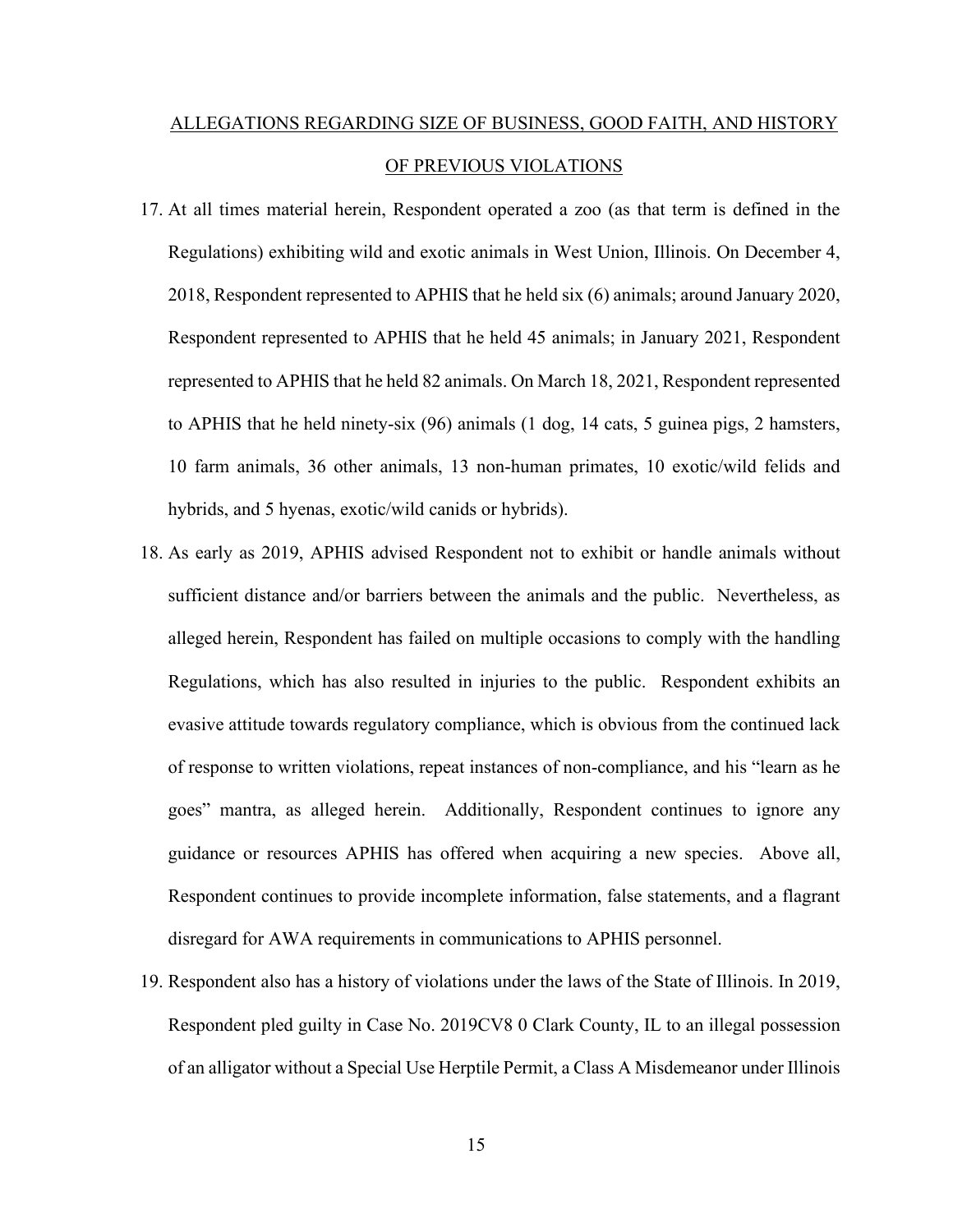State law. Additionally, Illinois Conservation Police observed Respondent exhibiting the alligator in an enclosure that was not escape-proof and without a band around its mouth, as required under Illinois State law, and confiscated the alligator from Respondent on August 29, 2019. Also, in 2019, Illinois Conservation Police confiscated a bobcat from Respondent that Respondent obtained improperly and exhibited against State law. On August 20, 2020, Illinois Conservation Police issued Respondent a written warning for the illegal possession and sale of striped skunk.

20. By letter dated June 15, 2021, pursuant to 7 U.S.C. § 2149, APHIS suspended AWA license 33-B-0435 for 21 days. The suspension letter stated:

> We are taking this action because we have reason to believe that you have willfully violated, *inter alia*, sections 2.40(a)(1), 2.40(b)(2), 2.75, 2.75(a)(1), 2.126(b), 2.131, 2.131(a), and 2.131(c)(1) of the regulations issued under the AWA (9 C.F.R. Part 2)(Regulations), and failed to meet the minimum standards for animals, (9 C.F.R. Part 3)(Standards), specifically 9 C.F.R. §§ 3.4(b), 3.10(b), 3.11(b), 3.75(c)(1), 3.78(e), 3.80(a)(2)(ix), 3.81, 3.125(a), 3.125(d), 3.127, 3.127(b), 3.127(d), and 3.131(d) . . . It is a violation of the Regulations to buy, sell, transport, exhibit, or deliver for transportation, any "animal," as that term is defined in the Act and the Regulations, during the period of suspension. 9 C.F.R. § 2.10(c). This prohibition applies to you and to any employee, agent or other person acting on your behalf. Failure to comply with this prohibition may subject you to sanctions authorized by the Act. 7 U.S.C. § 2149.

Despite having his AWA license suspended on June 18, 2021 for a period of 21 days,

Respondent continued to violate the AWA and its implementing regulations.

Specifically, on June 19, 2021, Respondent exhibited animals at his facility to members

of the public without a valid license in direct violation of 7 U.S.C. § 2134.

WHEREFORE, it is hereby ordered that for the purpose of determining whether the respondents have in fact willfully violated the Act and the Regulations issued under the Act, this